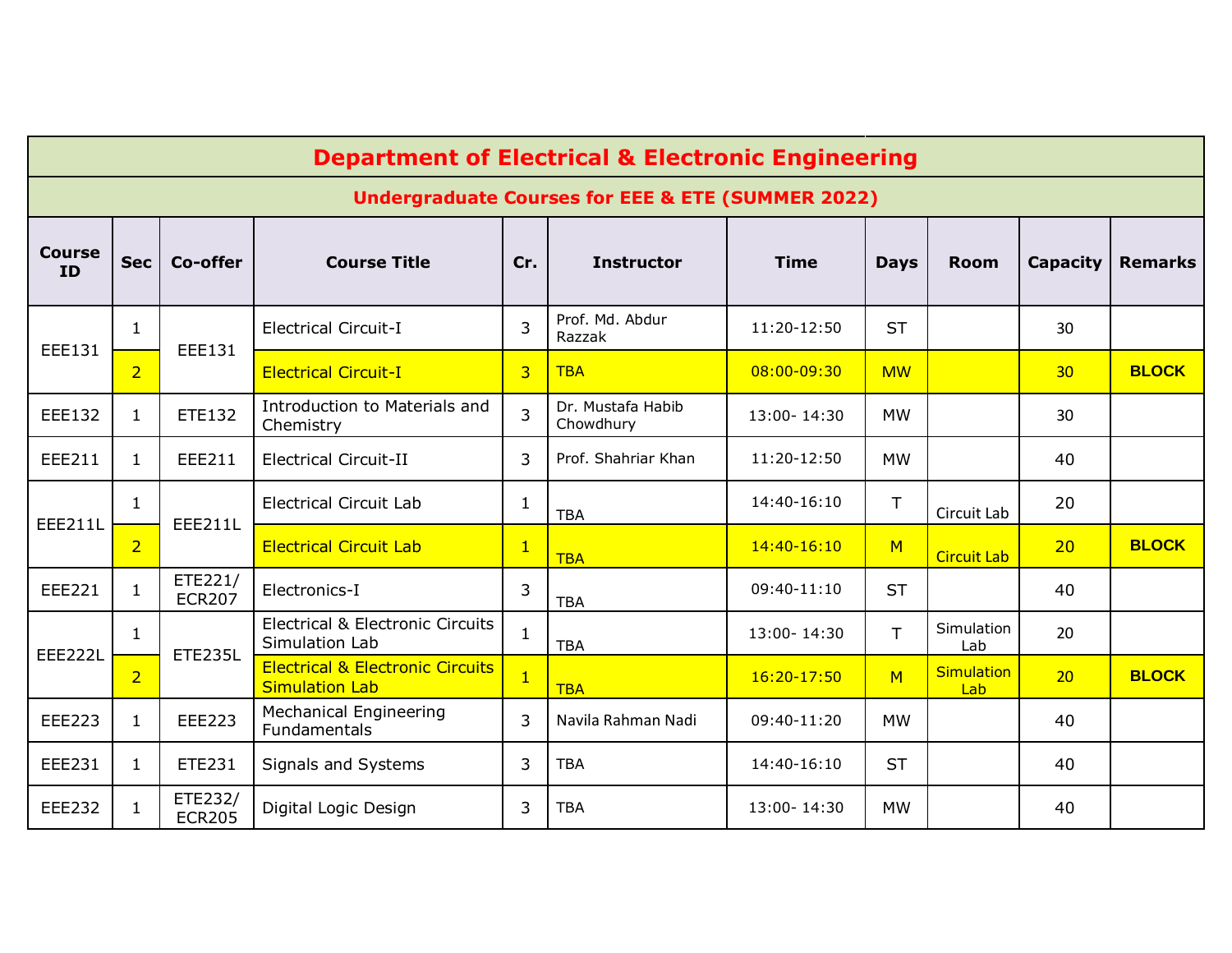| <b>EEE232L</b> | 1              | ETE232L/                            | Digital Logic Design Lab                                                   | $\mathbf{1}$   | <b>TBA</b>                     | 09:40-11:10     | T.        | Circuit Lab              | 20              |              |
|----------------|----------------|-------------------------------------|----------------------------------------------------------------------------|----------------|--------------------------------|-----------------|-----------|--------------------------|-----------------|--------------|
|                | $\overline{2}$ | <b>ECR205L</b>                      | Digital Logic Design Lab                                                   | $\overline{1}$ | <b>TBA</b>                     | $13:00 - 14:30$ | S         | <b>Circuit Lab</b>       | 20              | <b>BLOCK</b> |
| <b>EEE233</b>  | $\mathbf{1}$   | EEE233                              | <b>Energy Conversion-I</b>                                                 | 3              | Prof. Shahriar Khan            | 14:40-16:10     | <b>MW</b> |                          | 40              |              |
| <b>EEE234</b>  | $\mathbf{1}$   | ETE234/<br><b>ECR407</b>            | Electronics-II                                                             | 3              | Dr. Md. Kafiul Islam           | 08:00-09:30     | <b>MW</b> |                          | 40              |              |
| EEE234L        | $\mathbf{1}$   | ETE234L/                            | <b>Electronics Lab</b>                                                     | 1              | <b>TBA</b>                     | 08:00-09:30     | S         | Circuit Lab              | 20              |              |
|                | $\overline{2}$ | <b>ECR407L</b>                      | <b>Electronics Lab</b>                                                     | $\mathbf{1}$   | <b>TBA</b>                     | $09:40-11:10$   | <b>W</b>  | <b>Circuit Lab</b>       | 20              | <b>BLOCK</b> |
| EEE312         | $\mathbf{1}$   | EEE303/<br>ETE409/<br><b>EEE225</b> | Energy Conversion-II                                                       | 3              | Prof. Khosru M. Salim          | $09:40-11:10$   | <b>MW</b> |                          | 40              |              |
| <b>EEE312L</b> | $\mathbf{1}$   | <b>EEE303L</b>                      | Energy Conversion Lab                                                      | $\mathbf{1}$   | <b>TBA</b>                     | 08:00-09:30     | W         | Machine<br>Lab           | 20              |              |
|                | $\overline{2}$ |                                     | <b>Energy Conversion Lab</b>                                               | $\mathbf{1}$   | <b>TBA</b>                     | 11:20-12:50     | M         | Machine<br>Lab           | 20 <sup>°</sup> | <b>BLOCK</b> |
| EEE313         | $\mathbf{1}$   | EEE304/<br>ETE313/<br>ETE309        | Electromagnetic Fields and<br>Waves                                        | $\overline{3}$ | Dr. Mustafa Habib<br>Chowdhury | 13:00-14:30     | <b>ST</b> |                          | 40              |              |
| <b>EEE314L</b> | $\mathbf{1}$   | <b>ETE314L</b>                      | Numerical Technique Lab                                                    | 1              | <b>TBA</b>                     | 13:00-14:30     | M         | Telecom<br>Lab           | 20              |              |
| <b>EEE315L</b> | $\mathbf{1}$   | <b>ETE 315L</b>                     | <b>Electrical and Electronic</b><br>Project Lab                            | $\mathbf{1}$   | <b>TBA</b>                     | 09:40-11:10     | S         | Machine<br>Lab           | 20              |              |
| <b>EEE316L</b> | $\mathbf{1}$   | <b>ETE316L</b>                      | Engineering Drawing and<br><b>Electrical Services Design</b><br>Lab        | 1              | <b>TBA</b>                     | 14:40-16:10     | W         | Simulation<br>Lab        | 20              |              |
|                | $\overline{2}$ |                                     | <b>Engineering Drawing and</b><br><b>Electrical Services Design</b><br>Lab | $\mathbf{1}$   | <b>TBA</b>                     | 16:20-17:50     | S         | <b>Simulation</b><br>Lab | 20              | <b>BLOCK</b> |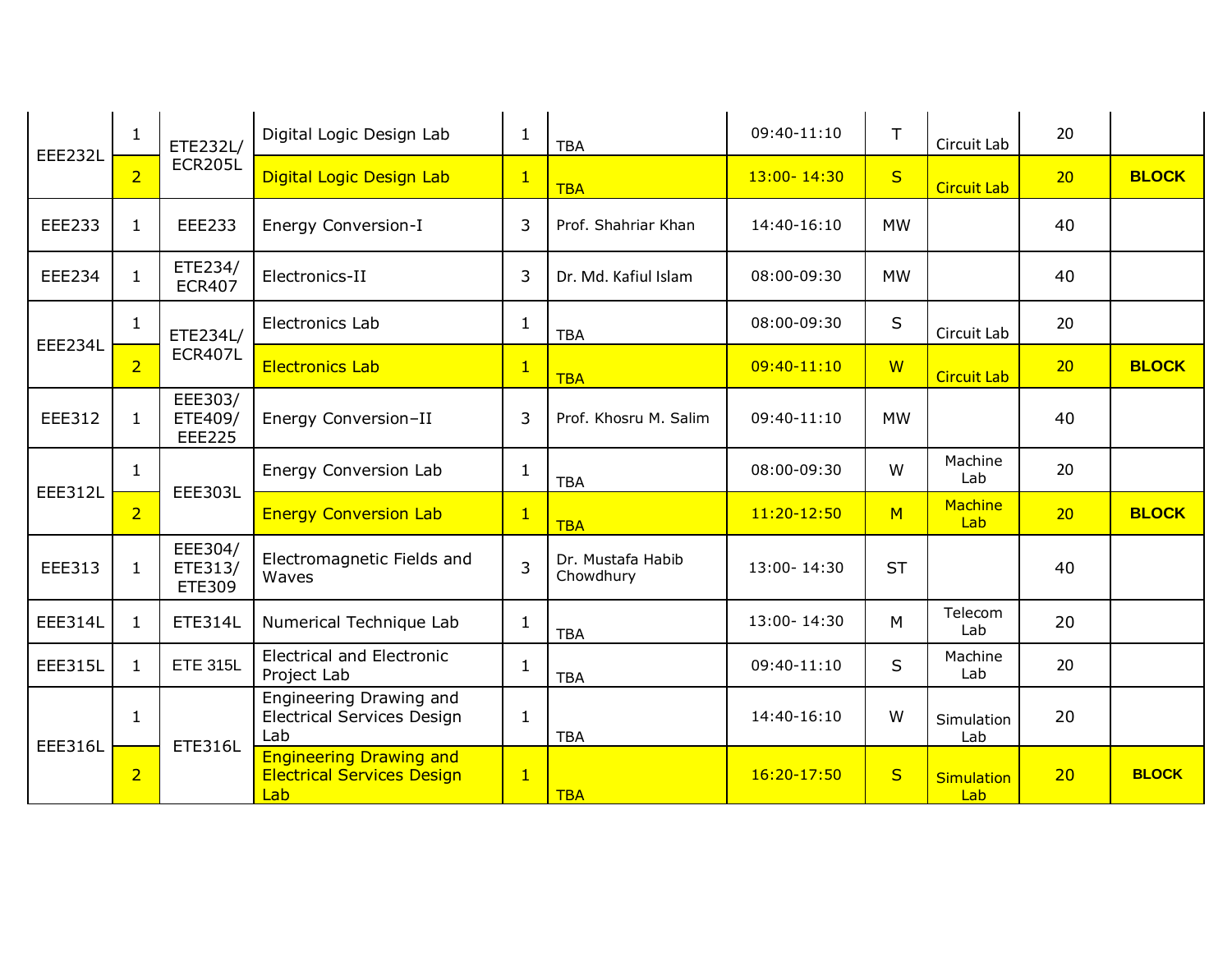| EEE321         | $\mathbf{1}$   | ECR305/<br><b>ETE324</b>     | Digital Signal Processing                    | 3              | Dr. Md. Kafiul Islam  | 08:00-09:30 | <b>ST</b>    |                          | 40 |              |
|----------------|----------------|------------------------------|----------------------------------------------|----------------|-----------------------|-------------|--------------|--------------------------|----|--------------|
| <b>EEE321L</b> | $\mathbf{1}$   | ECR305L/                     | Digital Signal Processing Lab                | $\mathbf{1}$   | <b>TBA</b>            | 08:00-09:30 | M            | Telecom<br>Lab           | 20 |              |
|                | $\overline{2}$ | <b>ETE324L</b>               | <b>Digital Signal Processing Lab</b>         | $\mathbf{1}$   | <b>TBA</b>            | 11:20-12:50 | M            | Telecom<br>Lab           | 20 | <b>BLOCK</b> |
| <b>EEE323</b>  | 1              | ECR209/                      | Microprocessor and<br>Interfacing            | 3              | <b>TBA</b>            | 09:40-11:10 | <b>ST</b>    |                          | 40 |              |
|                | $\overline{2}$ | ETE317                       | Microprocessor and<br>Interfacing            | $\overline{3}$ | <b>TBA</b>            | 16:20-17:50 | <b>MW</b>    |                          | 40 | <b>BLOCK</b> |
| <b>EEE323L</b> | $\mathbf{1}$   | <b>ECR209L/</b>              | Microprocessor and<br>Interfacing Lab        | $\mathbf{1}$   | Navila Rahman Nadi    | 11:20-12:50 | $\mathsf{S}$ | Telecom<br>Lab           | 20 |              |
|                | $\overline{2}$ | <b>ETE317L</b>               | Microprocessor and<br>Interfacing Lab        | -1             | Navila Rahman Nadi    | 11:20-12:50 | T.           | Telecom<br>Lab           | 20 |              |
| <b>EEE332</b>  | $\mathbf{1}$   | EEE413/<br>ETE461            | <b>Power Electronics &amp; Drives</b>        | 3              | Prof. M. Abdur Razzak | 14:40-16:10 | <b>ST</b>    |                          | 40 |              |
| <b>EEE332L</b> | $\mathbf{1}$   | <b>EEE413L</b>               | Power Electronics & Drives<br>Lab            | $\mathbf{1}$   | Navila Rahman Nadi    | 08:00-09:30 | M            | Simulation<br>Lab        | 20 |              |
|                | $\overline{2}$ |                              | <b>Power Electronics &amp; Drives</b><br>Lab | $\overline{1}$ | <b>TBA</b>            | 08:00-09:30 | T            | <b>Simulation</b><br>Lab | 20 | <b>Block</b> |
| <b>EEE333</b>  | $\mathbf{1}$   | <b>EEE402</b>                | Power System-I                               | 3              | Navila Rahman Nadi    | 11:20-12:50 | <b>MW</b>    |                          | 40 |              |
| <b>EEE334</b>  | $\mathbf{1}$   | EEE418/<br>ETE418/           | <b>Embedded Systems</b>                      | 3              | Prof. Khosru M. Salim | 11:20-12:50 | <b>ST</b>    | Simulation<br>Lab        | 20 |              |
|                | $\overline{2}$ | <b>ETE334</b>                | <b>Embedded Systems</b>                      | $\overline{3}$ | <b>TBA</b>            | 09:40-11:10 | <b>MW</b>    | <b>Simulation</b><br>Lab | 20 | <b>BLOCK</b> |
| <b>EEE411</b>  | $\mathbf{1}$   | ETE424/<br>EEE308/<br>ETE462 | <b>Control Systems</b>                       | 3              | Prof. M. Abdur Razzak | 14:40-16:10 | <b>MW</b>    |                          | 40 |              |
| <b>EEE411L</b> | $\mathbf{1}$   | <b>EEE308L</b>               | Control Systems Lab                          | $\mathbf{1}$   | <b>TBA</b>            | 11:20-12:50 | W            | Simulation<br>Lab        | 20 |              |
|                | $\overline{2}$ |                              | <b>Control Systems Lab</b>                   | $\mathbf{1}$   | <b>TBA</b>            | 08:00-09:30 | S            | <b>Simulation</b><br>Lab | 20 | <b>Block</b> |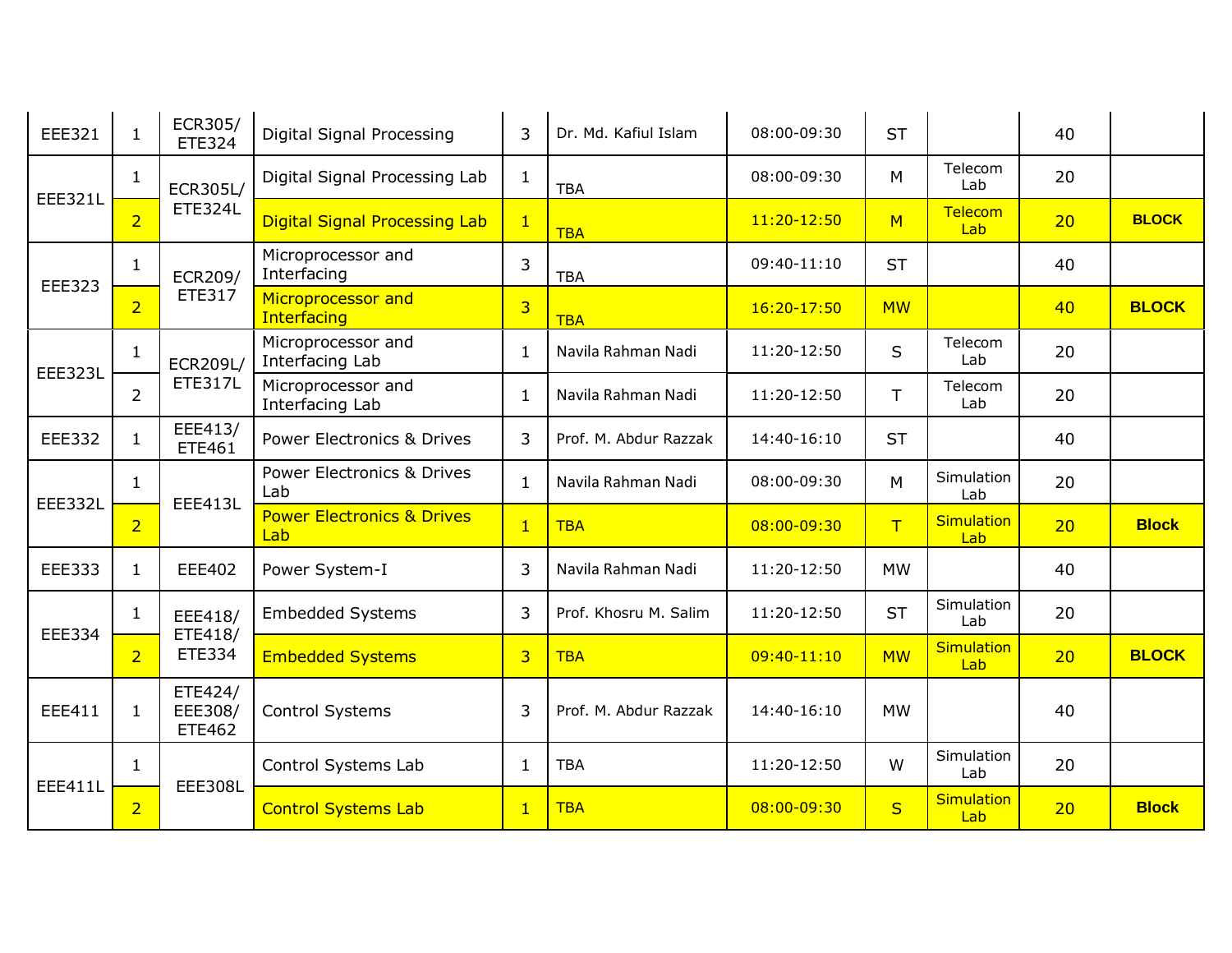| EEE419         | $\mathbf{1}$   | EEE419                              | Power System-II                                         | 3              | Prof. Shahriar Khan            | 11:20-12:50 | <b>ST</b> |                       | 40 |              |
|----------------|----------------|-------------------------------------|---------------------------------------------------------|----------------|--------------------------------|-------------|-----------|-----------------------|----|--------------|
| <b>EEE419L</b> | $\mathbf{1}$   | <b>EEE419L</b>                      | Power System Lab                                        | $\mathbf{1}$   | <b>TBA</b>                     | 13:00-14:30 | S         | Simulation<br>Lab     | 20 |              |
| <b>EEE422</b>  | $\mathbf{1}$   | ECR433/<br><b>ETE422</b>            | Ethics, Engineering<br><b>Economics and Management</b>  | 3              | Md. Munir Hasan                | 09:40-11:10 | <b>ST</b> |                       | 40 |              |
| <b>EEE423L</b> | $\mathbf{1}$   | <b>ETE413L</b>                      | Sensor & Instrumentation<br>Lab                         | $\mathbf{1}$   | <b>TBA</b>                     | 13:00-14:30 | W         | Circuit Lab           | 20 |              |
| EEE432         | $\mathbf{1}$   | <b>EEE432</b>                       | Power Plant Engineering                                 | 3              | Navila Rahman Nadi             | 08:00-09:30 | <b>ST</b> |                       | 40 |              |
| <b>EEE470</b>  | $\mathbf{1}$   | <b>ETE470</b>                       | <b>Biomedical Instrumentation</b>                       | $\overline{3}$ | Dr. Mustafa Habib<br>Chowdhury | 16:20-17:50 | <b>ST</b> |                       | 40 |              |
| <b>CSE 484</b> | $\mathbf{1}$   | <b>CSE 484</b>                      | Intelligent System<br>Engineering                       | 3              | Dr. Md. Kafiul Islam           | 09:40-11:10 | <b>MW</b> |                       | 40 |              |
| <b>ETE311</b>  | $\mathbf{1}$   | ETE312/<br><b>ECR301</b>            | <b>Communication Engineering-</b>                       | $\overline{3}$ | Prof. Feroz Ahmed              | 14:40-16:10 | <b>ST</b> |                       | 40 |              |
| <b>ETE322</b>  | $\mathbf{1}$   | <b>ETE406/</b><br><b>EEE406</b>     | <b>Communication Engineering-</b><br>$\mathbf{H}$       | 3              | Prof. Feroz Ahmed              | 16:20-17:50 | <b>ST</b> |                       | 40 |              |
| <b>ETE322L</b> | $\mathbf{1}$   | <b>ECR301L/</b>                     | <b>Communication Engineering</b><br>Lab                 | $\mathbf{1}$   | <b>TBA</b>                     | 14:40-16:10 | S.        | Telecom<br>Lab        | 20 |              |
|                | $\overline{2}$ | <b>ETE406L</b>                      | <b>Communication Engineering</b><br>Lab                 | $\overline{1}$ | <b>TBA</b>                     | 09:40-11:10 | <b>W</b>  | <b>Telecom</b><br>Lab | 20 | <b>Block</b> |
| <b>ETE331</b>  | $\mathbf{1}$   | ETE303/<br>EEE401/<br><b>ETE321</b> | <b>Computer Networks</b>                                | 3              | <b>TBA</b>                     | 13:00-14:30 | <b>ST</b> |                       | 40 |              |
| <b>ETE331L</b> | 1              | ETE303L/                            | <b>Computer Networks Lab</b>                            | -1             | <b>TBA</b>                     | 13:00-14:30 | W         | Telecom<br>Lab        | 20 |              |
|                | $\overline{2}$ | <b>ETE321L</b>                      | <b>Computer Networks Lab</b>                            | $\mathbf{1}$   | <b>TBA</b>                     | 16:20-17:50 | M         | <b>Telecom</b><br>Lab | 20 | <b>Block</b> |
| <b>ETE423</b>  | $\mathbf{1}$   | <b>ETE452</b>                       | <b>Network Operating System &amp;</b><br>Administration | 3              | <b>TBA</b>                     | 08:00-09:30 | <b>MW</b> |                       | 30 |              |
| <b>ETE 448</b> | 1              | <b>ETE448</b>                       | Cryptography and Network<br><b>Security</b>             | 3              | <b>TBA</b>                     | 16:20-17:50 | <b>MW</b> |                       | 30 |              |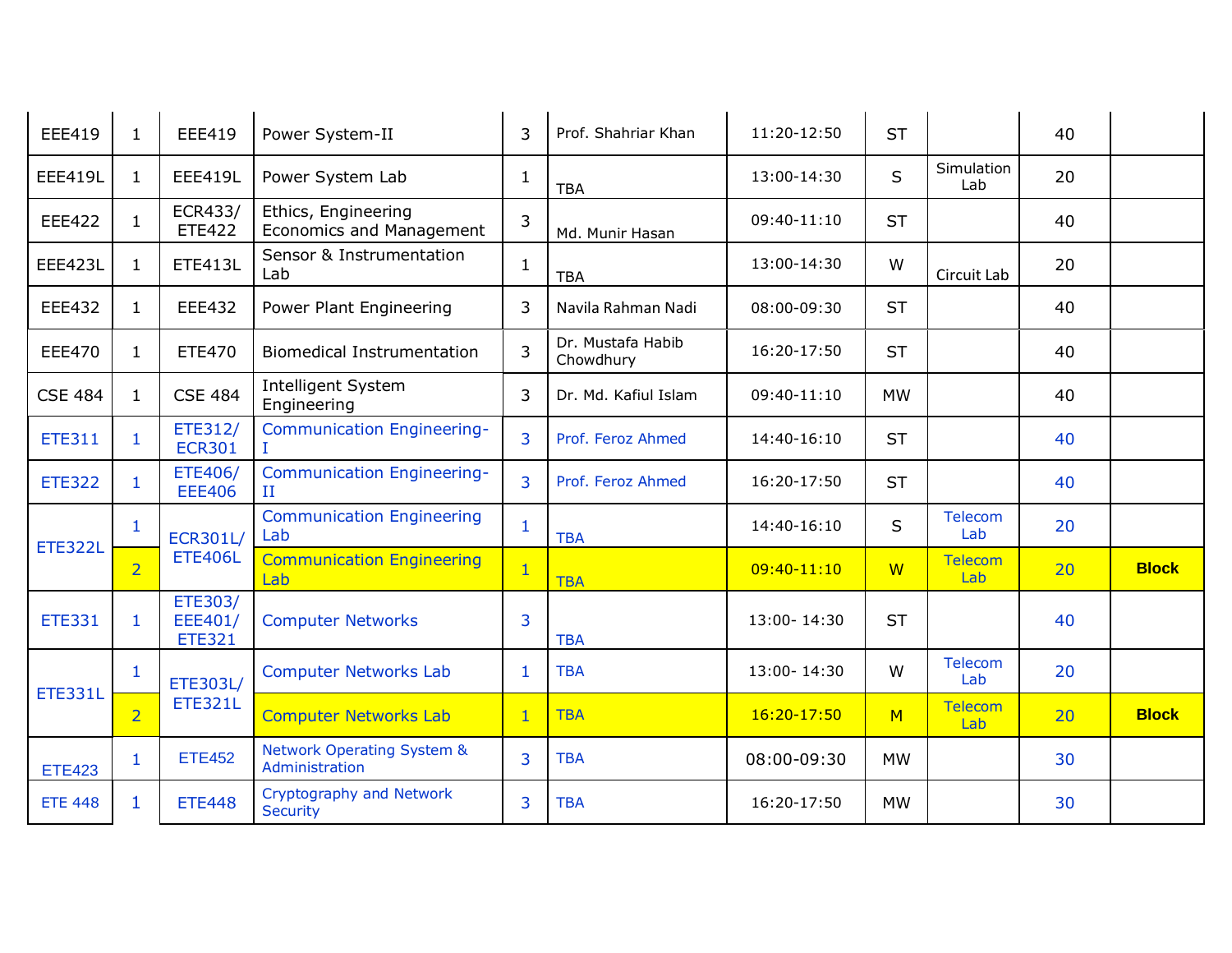| <b>EEE400</b> |                | ETE400/<br>EEE498/<br><b>ETE498</b> | Final Year Design Project | 6 | Dr. Md. Abdur Razzak           | 08:00-09:30   | R.           | 10 |  |
|---------------|----------------|-------------------------------------|---------------------------|---|--------------------------------|---------------|--------------|----|--|
| EEE400        | $\overline{2}$ | ETE400/<br>EEE498/<br><b>ETE498</b> | Final Year Design Project | 6 | Dr. Shahriar Khan              | 09:40-11:20   | $\mathsf{R}$ | 10 |  |
| <b>EEE400</b> | $\mathbf{3}$   | ETE400/<br>EEE498/<br><b>ETE498</b> | Final Year Design Project | 6 | Dr. Khosru M. Salim            | $11:20-12:50$ | $\mathsf{R}$ | 10 |  |
| <b>EEE400</b> | 4              | ETE400/<br>EEE498/<br><b>ETE498</b> | Final Year Design Project | 6 | Dr. Feroz Ahmed                | 13:00-14:30   | R.           | 10 |  |
| <b>EEE400</b> | 5              | ETE400/<br>EEE498/<br><b>ETE498</b> | Final Year Design Project | 6 | Dr. Md. Kafiul Islam           | $14:40-16:10$ | R.           | 10 |  |
| <b>EEE400</b> | 6              | ETE400/<br>EEE498/<br>ETE498        | Final Year Design Project | 6 | Dr. Mustafa Habib<br>Chowdhury | 16:20-17:51   | R            | 6  |  |
| <b>EEE499</b> | $\overline{2}$ | <b>ETE499</b>                       | Internship                | 6 | Navila Rahman Nadi             | 16:20-17:51   | R.           | 6  |  |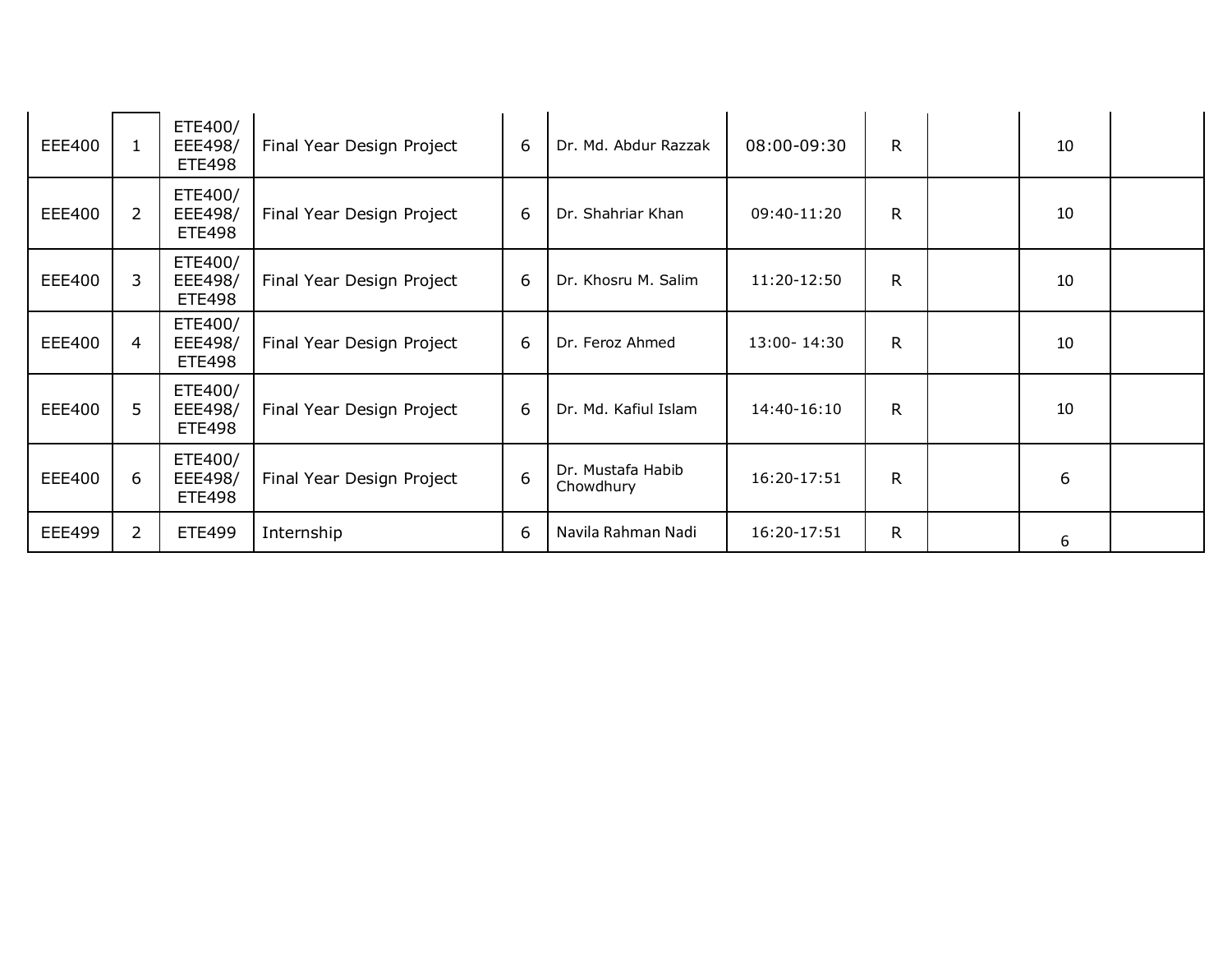|                                                                       |                |                            | <b>GRADUATE (EEE) Courses for SUMMER 2022</b>     |                                |                 |                |                 |
|-----------------------------------------------------------------------|----------------|----------------------------|---------------------------------------------------|--------------------------------|-----------------|----------------|-----------------|
| $Co-$<br><b>offered</b><br><b>Course ID</b><br><b>Section</b><br>with |                |                            | <b>Course Title</b>                               | <b>Instructor</b>              | <b>Time</b>     | <b>Day</b>     | <b>Capacity</b> |
| <b>EEE 573</b>                                                        | 1              |                            | <b>Renewable Energy</b><br><b>Technologies</b>    | Dr. Khosru M. Salim            | 18:30 - 21:30   | <b>SUN</b>     | 25              |
| <b>EEE 503</b>                                                        | 1              | ETE505,<br><b>CNC602</b>   | <b>Optical Fiber Communications</b>               | Dr. Feroz Ahmed                | $18:30 - 21:30$ | <b>WED</b>     | 25              |
| <b>EEE533</b>                                                         | 1              | <b>ETE 664</b>             | <b>Advanced VLSI Design and</b><br><b>Testing</b> | Dr. Touhidur Rahman            | 18:30 - 21:31   | <b>THU</b>     | 25              |
|                                                                       | $\mathbf{1}$   |                            |                                                   | Dr. Md. Abdur Razzak           | $09:00 - 12:00$ | A              | 10              |
|                                                                       | $\overline{2}$ | 3<br>4<br>5                |                                                   | Dr. Shahriar Khan              | $09:00 - 12:00$ | $\mathsf{A}$   | 10 <sup>1</sup> |
|                                                                       |                |                            |                                                   | Dr. Khosru M. Salim            | $09:00 - 12:00$ | $\mathsf{A}$   | 10 <sup>°</sup> |
| <b>EEE 598</b>                                                        |                |                            | <b>Graduate Project</b>                           | Dr. Feroz Ahmed                | $09:00 - 12:00$ | A              | 10 <sup>°</sup> |
|                                                                       |                |                            |                                                   | Dr. Md. Kafiul Islam           | $09:00 - 12:00$ | $\mathsf{A}$   | 10 <sup>°</sup> |
|                                                                       | 6              |                            |                                                   | Dr. Mustafa Habib<br>Chowdhury | $09:00 - 12:00$ | $\mathsf{A}$   | 10 <sup>°</sup> |
|                                                                       | $\overline{7}$ |                            |                                                   | Dr. Touhidur Rahman            | $09:00 - 12:00$ | $\overline{A}$ | 10 <sup>°</sup> |
|                                                                       | $\mathbf 1$    |                            |                                                   | Dr. Md. Abdur Razzak           | $09:00 - 12:00$ | F              | 5               |
| <b>EEE 599</b>                                                        | $\overline{2}$ | ETE 699/<br><b>CNC 699</b> | <b>Graduate Thesis</b>                            | Dr. Shahriar Khan              | $09:00 - 12:00$ | F              | 5               |
|                                                                       | 3              |                            |                                                   | Dr. Khosru M. Salim            | $09:00 - 12:00$ | F              | 5               |